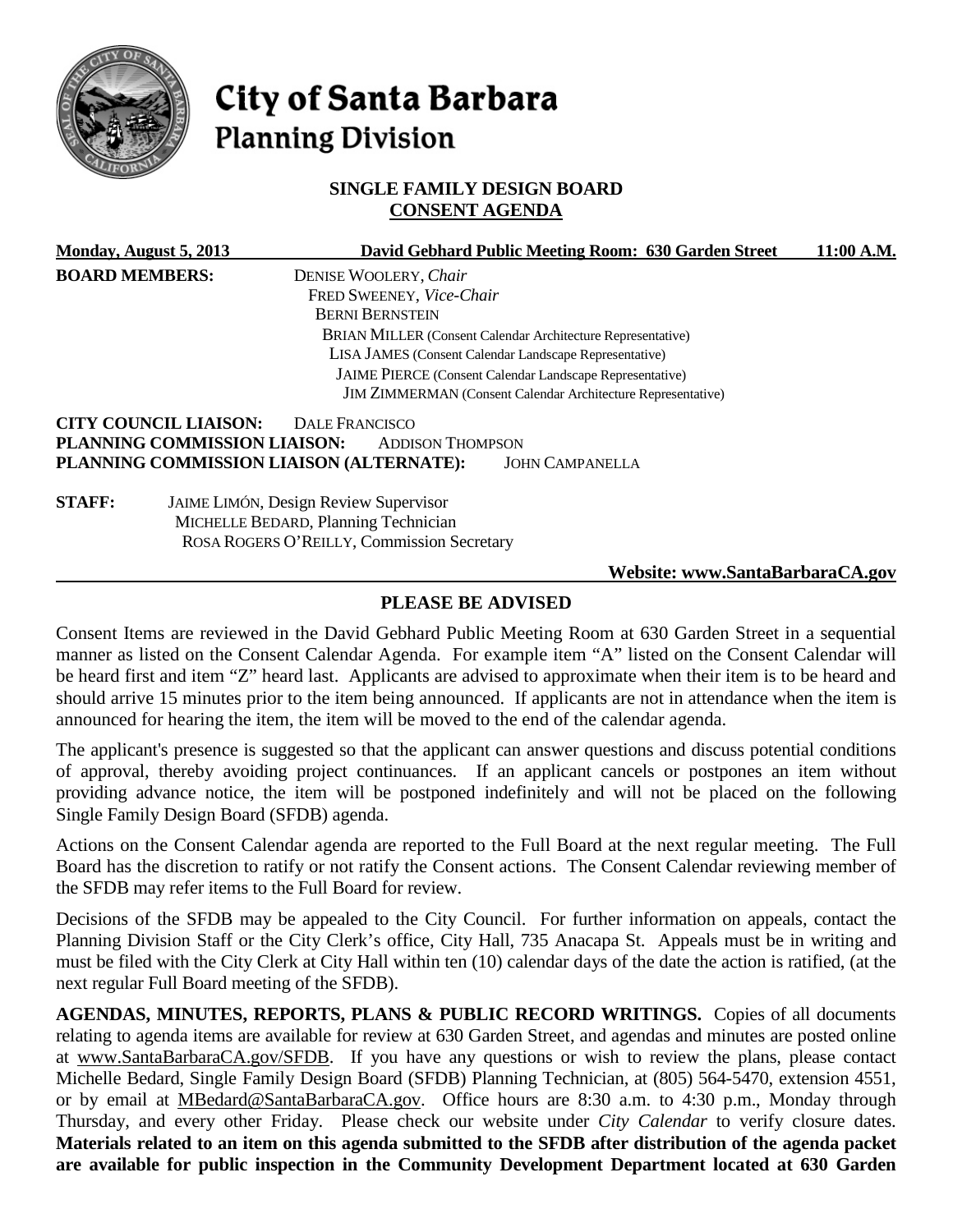**Street, during normal business hours.** Writings that are a public record under Government Code § 54957.5(a) and that relate to an agenda item for an open session of a regular meeting of the SFDB and that are distributed to a majority of all of the members of the SFDB during the meeting are available for public inspection by the door at the back of the David Gebhard Public Meeting Room, 630 Garden Street, Santa Barbara, CA.

**AMERICANS WITH DISABILITIES ACT:** In compliance with the Americans with Disabilities Act, if you need special assistance to gain access to, comment at, or participate in this meeting, please contact the Planning Division at (805) 564-5470, extension 4577. If possible, notification at least 48 hours prior to the meeting will enable the City to make reasonable arrangements in most cases.

**NOTICE:** On Thursday, August 1, 2013, this Agenda was duly posted on the indoor and outdoor bulletin boards at the Community Development Department, 630 Garden Street, and online at [www.SantaBarbaraCA.gov/SFDB.](http://www.santabarbaraca.gov/sfdb)

**PUBLIC COMMENT:** Any member of the public may address the Single Family Design Board Consent Representative for up to two minutes on any subject within their jurisdiction that is not scheduled for a public discussion before the Board.

# **REVIEW AFTER FINAL**

### **A. 3232 CAMPANIL DR A-1 Zone**

| Assessor's Parcel Number:  | 047-102-028                                                 |
|----------------------------|-------------------------------------------------------------|
| <b>Application Number:</b> | MST2012-00469                                               |
| Owner:                     | <b>Compton Family Trust</b>                                 |
| Architect:                 | Jeffrey Berkus                                              |
| Contractor:                | <b>Young Construction</b>                                   |
|                            | Landscape Architect: S.A. Fausset-Landscape Architect, Inc. |

(Proposal for the construction of a new vehicular entry gate, pillars and site walls, located on a 38,049 square foot property to be developed with a new, two-story, single-family residence. The proposal includes Staff Hearing Officer review for a requested zoning modification to allow the new site improvements to exceed the maximum 42-inch height requirement, located within 20-feet of the front property line. An application was approved by the Single Family Design Board on February 25, 2013, to demolish the existing residence and site improvements, and construct a new, 6,864 square foot, twostory, single-family residence, including an attached three-car garage.)

**(Comments only; project requires environmental assessment and Staff Hearing Officer review for requested zoning modifications.)**

#### **FINAL REVIEW**

#### **B. 1226 PLAZA DEL MONTE E-1 Zone**

| Assessor's Parcel Number:  | 035-360-026                |
|----------------------------|----------------------------|
| <b>Application Number:</b> | MST2013-00293              |
| Owner:                     | <b>Payatt Family Trust</b> |
| Architect:                 | <b>Kathy Hancock</b>       |

(Proposal for a 19 square foot entry remodel and addition to an existing 2,706 square foot, two-story, single-family residence. The proposal includes converting 108 square feet of the existing, 667 square foot, three-car garage, into a new laundry room. The proposal will result in a 559 square foot two-car garage. Other alterations include extending the existing concrete landing at the entry and adding a new concrete walkway, repairing a parapet wall on the existing residence, modify the decorative battered walls on the south elevation at the three corners, and adding a new above-ground spa. The proposed total of 2,725 square feet, located on a 10,500 square foot lot in the Hillside Design District, is 72% of the required floor-to-lot area ratio (FAR).)

**(Final Approval is requested. Project requires compliance with Tier 2 Storm Water Management Program (SWMP) prior to granting Final Approval.)**